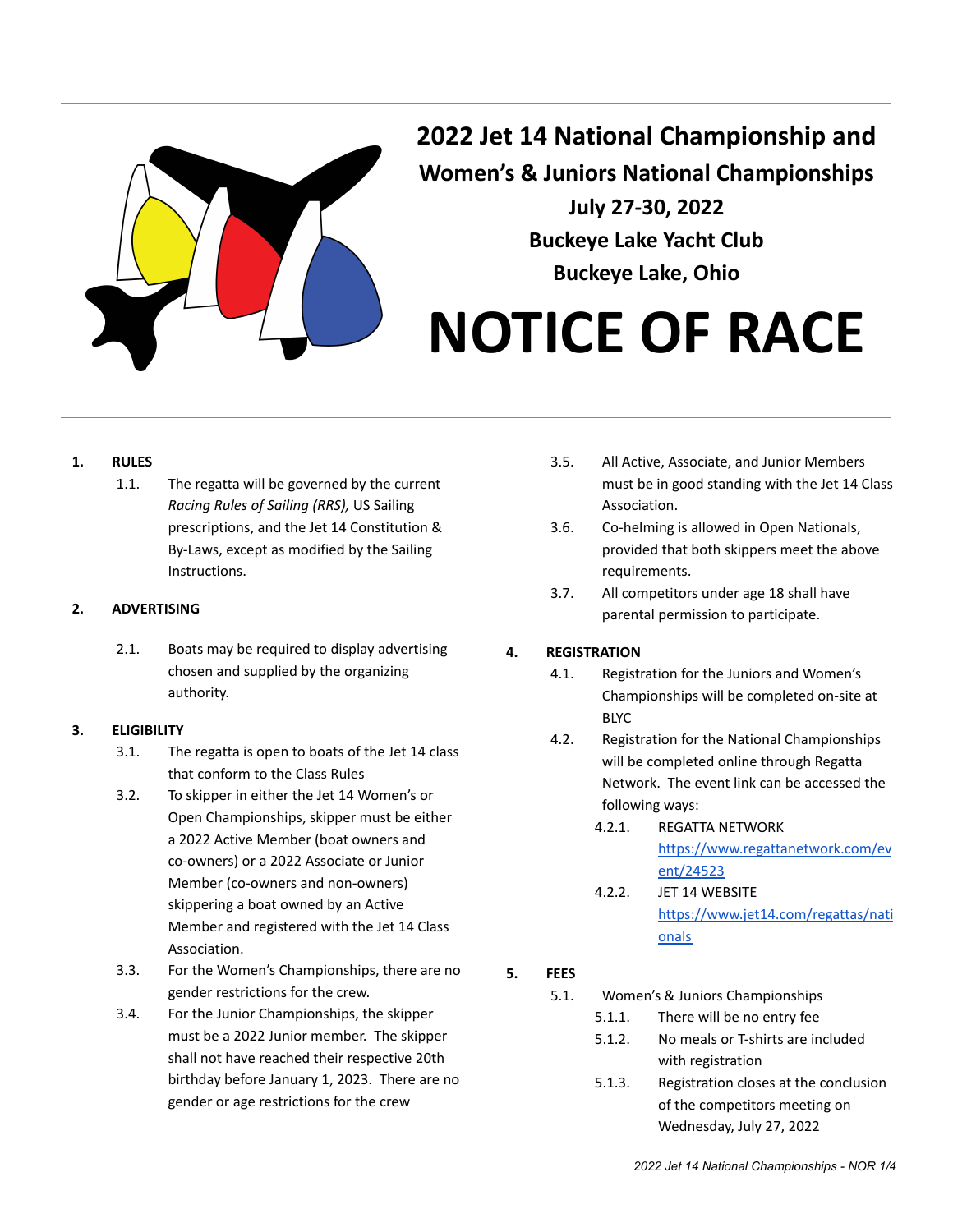- 5.2. National (Open) Championships
	- 5.2.1. \$225 per boat if registered by July 15<sup>th</sup>, \$240 thereafter.
		- 5.2.1.1. A \$100 rebate discount is available to first time skippers competing in Open Nationals and junior skippers competing in Open Nationals. Contact the Jet-14 Secretary for details, [Jet14Class@live.com](mailto:Jet14Class@live.com)
	- 5.2.2. Includes, along with authorization to race, continental breakfast each morning, beverages after racing, Thursday night Class Dinner, 2 Event T-Shirts, and a cookout lunch after racing on Saturday.
		- 5.2.2.1. Box Lunches are available Thursday & Friday through BLYC at an additional cost.
	- 5.2.3. Late registrations *may not* include T-Shirts depending on availability
		- 5.2.3.1. Additional T-shirts and event gear will be made available for pre-purchase online
	- 5.2.4. Registration closes at 18:00 hours on Wednesday, July 27, 2022.

## **6. MEASUREMENT**

- 6.1. Measurement forms will be available on-site at BLYC and on the Jet-14 website.
	- 6.1.1. All boats are required to display the current 2022 Class membership decal in the location as prescribed.
- 6.2. Measurement will occur commencing Wednesday, July 27 from 09:00 to 17:00 (Women's & Juniors only until the conclusion of the competitors meeting)

# **7. SCHEDULE**

## **Wednesday, July 27, 2022**

#### **Women's & Juniors National Championship**

11:00 - Competitors' Meeting - BLYC Patio 13:00 - First Warning 18:00-20:00 - Welcome Cocktail Party at BLYC

#### **Thursday, July 28 2022**

#### **National Championship**

09:00 - Competitors' Meeting - BLYC Patio

10:30 - First Warning Snacks/Beverages after racing 18:00 - Class Meeting - BLYC Fireplace Room 19:00 - Class Dinner

#### **Friday, July 29, 2022**

**National Championship** 10:30 - First Warning Snacks/Beverages after racing Dinner/Evening - TBD

#### **Saturday, July 30, 2022**

**National Championship** 09:30 - First Warning No Race started after 13:00 Cookout Lunch/Beverages after racing (included) Awards shortly after racing - BLYC Porch/Patio

#### **8. SAILING INSTRUCTIONS**

8.1. Sailing Instructions shall be available at registration/check-in at BLYC

#### **9. VENUE**

9.1. Buckeye Lake Yacht Club, Buckeye Lake, Ohio on the waters of Buckeye Lake

#### **10. COURSES**

10.1. The courses will be described in the Sailing Instructions.

#### **11. SCORING**

- 11.1. The Low-Point Scoring System of Appendix A of the RRS will apply.
- 11.2. National Championship:
	- 11.2.1. A total of up to 12 races are planned for the National Championship.
		- 11.2.2. Three (3) completed races shall constitute a series/championship
		- 11.2.3. If five (5) or fewer races are completed, a boat's series score shall be the total of her race scores (no "throw-out"). This changes RRS A2.
- 11.3. Women's & Juniors Championships
	- 11.3.1. Up to five (5) races are anticipated
	- 11.3.2. One (1) completed race shall constitute a series/championship
	- 11.3.3. A boat's series score shall be the total of her race scores (no "throw-out"). This changes RRS A2.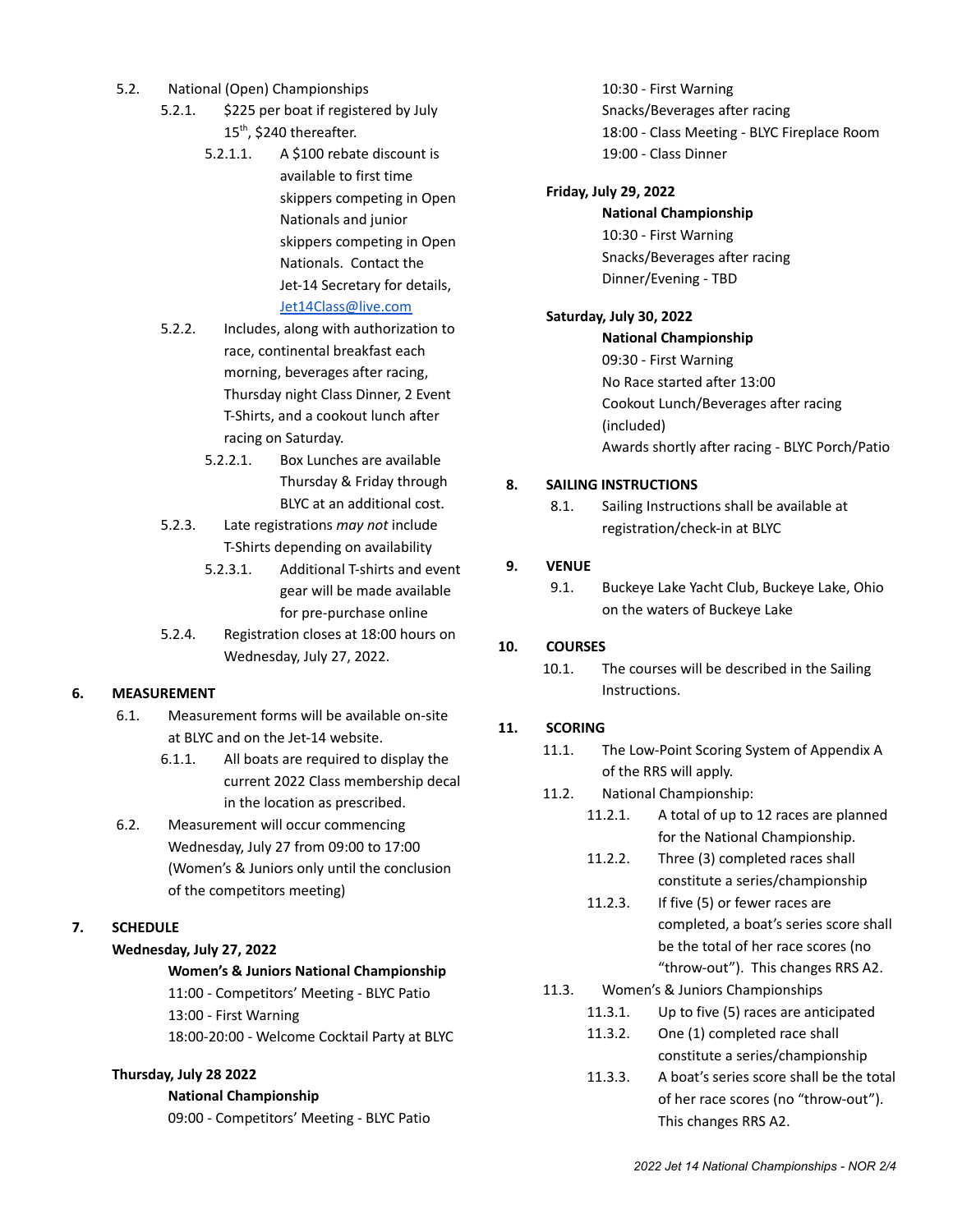#### **12. AWARDS**

- 12.1. National Championship
	- 12.1.1. Chevron Fleet  $1^{st}$  through  $5^{th}$
	- 12.1.2. President's Fleet  $1<sup>st</sup>$  through  $3<sup>rd</sup>$
	- 12.1.3. Class Perpetual Awards
- 12.2. Women's National Championship
	- $12.2.1.$ <sup>st</sup> & 2<sup>nd</sup> Place
- 12.3. Junior National Championship 12.3.1. 1 <sup>st</sup> & 2<sup>nd</sup> Place

#### **13. STORAGE & LAUNCHING**

- 13.1. Mast-up storage will be available in the designated area at the Buckeye Lake State Park North Shore Boat Ramp beginning Wednesday, July 27
- 13.2. Mast-down storage will be available in BLYC's Eastport Boatyard beginning Wednesday, July 27

#### **14. RADIO COMMUNICATION**

- 14.1. All boats will be strongly encouraged to monitor the assigned VHF channel at all times on the water.
- 14.2. Except in an emergency situation or to check-in/retire, a boat shall neither make radio transmissions while racing nor receive radio communications not available to all boats. This restriction also applies to mobile telephone and similar devices.
- 14.3. In addition to visual signals, the race committee *may* make announcements on the designated VHF channel.

#### **15. SUPPORT BOATS**

15.1. As applicable, detailed instruction regarding support boats will be provided in the Sailing **Instructions** 

#### **16. INSURANCE**

16.1. All participating boats shall be insured with third-party insurance sufficient to cover liability for loss, damage, personal injury, or death.

#### **17. WAIVER OF LIABILITY**

17.1. By registering for the event, all competitors agree to release Buckeye Lake Yacht Club Inc., the Jet 14 Class, any sponsors of the event, and their members, officers, governors,

employees, agents and sponsors from any liability for any such loss, damage, or injury. Competitors participate in the regatta entirely at their own risk. See RRS Part I, Rule 3, Decision to Race. The organizing authority will not accept any liability for material damage or personal injury or death sustained in conjunction with or prior to, during, or after the regatta. All competitors under the age of 18 shall have parental permission.

#### **18. BLYC CLUB RULES**

- 18.1. No camping is permitted on CLub grounds. Pets are not permitted on Watkins Island (service animals excepted)
- 18.2. All alcoholic beverages to be consumed on Watkins Island must be purchased from BLYC. No alcohol may be taken off the permit premises.

#### **19. LODGING**

- 19.1. The Hampton Inn in Heath, Ohio has blocked rooms for the regatta at a group rate. You need to identify yourself as being with the regatta and book using the link below. Reservations will be accepted until June 30.
- 19.2. The Buckeye Lake KOA is one of the top KOA Campgrounds in the country. You can register through their website or by calling 800-562-0792
- 19.3. There may be limited housing available with Club members. Contact Steve Harris for more information.

#### **20. FURTHER INFORMATION**

20.1. For further information, contact:

**Regatta Chair:** Rickie Sue Grunden (BLYC) [rsgrunden@gmail.com](mailto:rsgrunden@gmail.com)

**On-Water Chair:** Steve Harris [sgharris2@gmail.com](mailto:sgharris2@gmail.com)

#### **Regatta Committee:**

Bryan & Tiffany Parker [tiffanyparker@roadrunner.com](mailto:tiffanyparker@roadrunner.com) Nate Ireland [nateandbridgetireland@gmail.com](mailto:nateandbridgetireland@gmail.com)